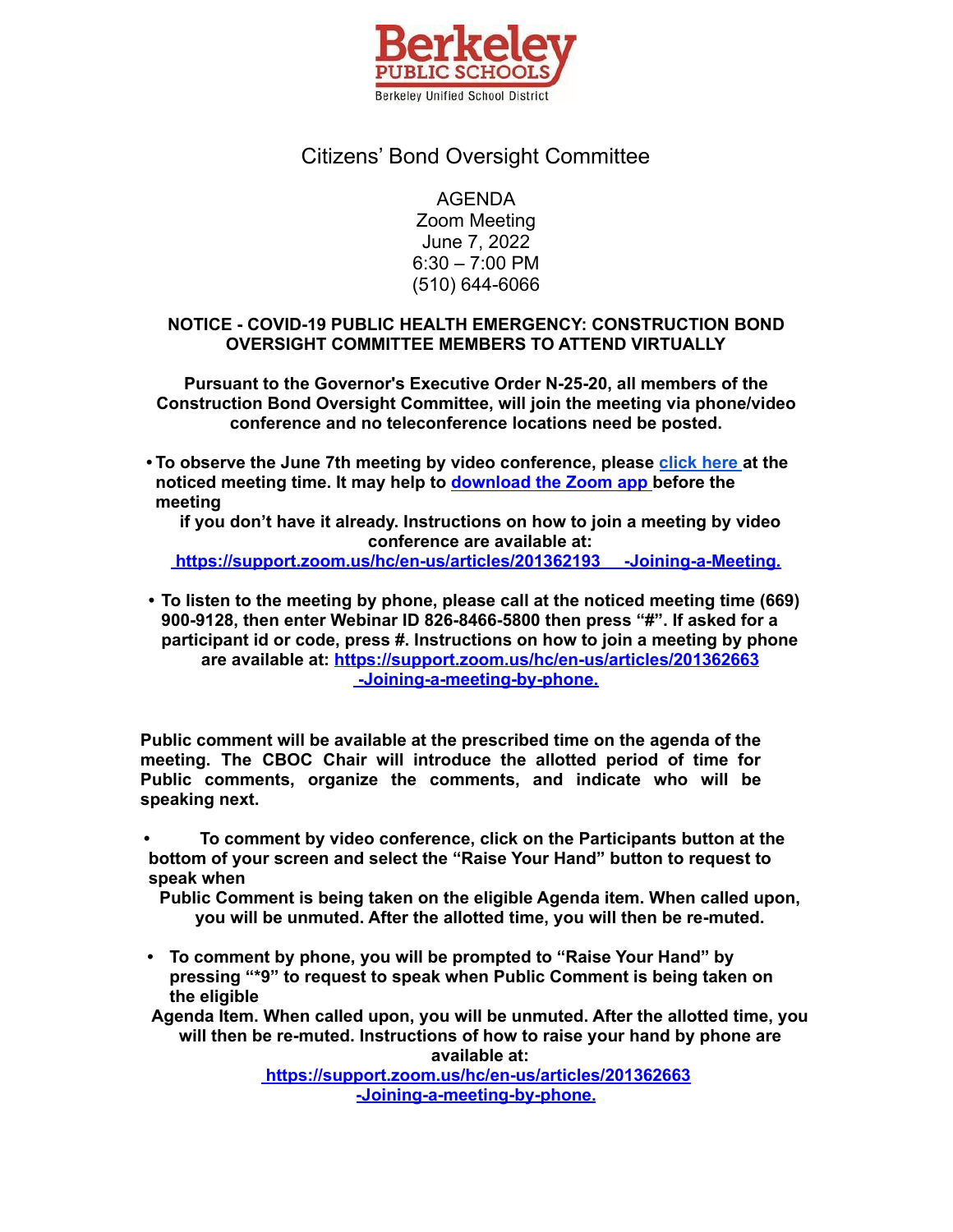

#### 1. **Procedural:** Roll Call:

| Category                                                                                    | lName                 | Term                | Email             |
|---------------------------------------------------------------------------------------------|-----------------------|---------------------|-------------------|
| Business organization representing<br>the business community within the<br><b>IDistrict</b> | Vacant                | Vacant              |                   |
| Active Member in a Bona Fide<br>Taxpayer's                                                  | Wade Skeels           | December 2020-2022  | cboc@berkeley.ne  |
| Senior Citizens Organization                                                                | Carla<br>Schneiderman | December 2020- 2022 | cboc@berkeley.ne  |
| Parent of child and an Active Member<br>in a Parent- Teacher Organization                   | Ken Berland           | February 2021-2023  | cboc@berkeley.ne  |
| At-Large                                                                                    | David Goldin          | May 2022 - 2024     | cboc@berkeley.ne  |
| At-Large                                                                                    | Damian Park           | December 2020-2022  | cboc@berkeley.ne  |
| Parent of Child enrolled in the District                                                    | Alejandro Pimentel    | December 2020-2022  | cboc@berkeley.net |

| <b>Staff Present</b> | Organization                                 | <b>Expertise</b>                                |
|----------------------|----------------------------------------------|-------------------------------------------------|
| Carol Pacheco        | <b>BUSD</b> - Assistant to Exec.<br>Director | Administrative                                  |
| Chanita<br>Stevenson | <b>BUSD</b> - Facilities Analyst             | Logistics & Finance                             |
| John Calise          | <b>BUSD - Executive Director</b>             | Supervisor of all Capital Projects              |
| Kelli Jurgenson      | <b>VPCS - Vice President</b>                 | Principal in Charge of VPCS Team                |
| Prachi Amin          | <b>VPCS - Program Manager</b>                | Lead Manager for Program Activities             |
| Chris Moreno         | <b>VPCS - Sr. Construction</b><br>Manager    | <b>Lead Manager for Construction Activities</b> |
| Cal Walsh            | VPCS - Program Admin.                        | Administrative                                  |

2. **Action:** Approval of Resolution 22-049 Proclaiming a Local Emergency, Ratifying the Proclamation of a State of Emergency by Governor Newsom Dated March 4, 2020, and Authorizing Remote Teleconference Meetings for the Period June 7, 2022 through June 30, 2022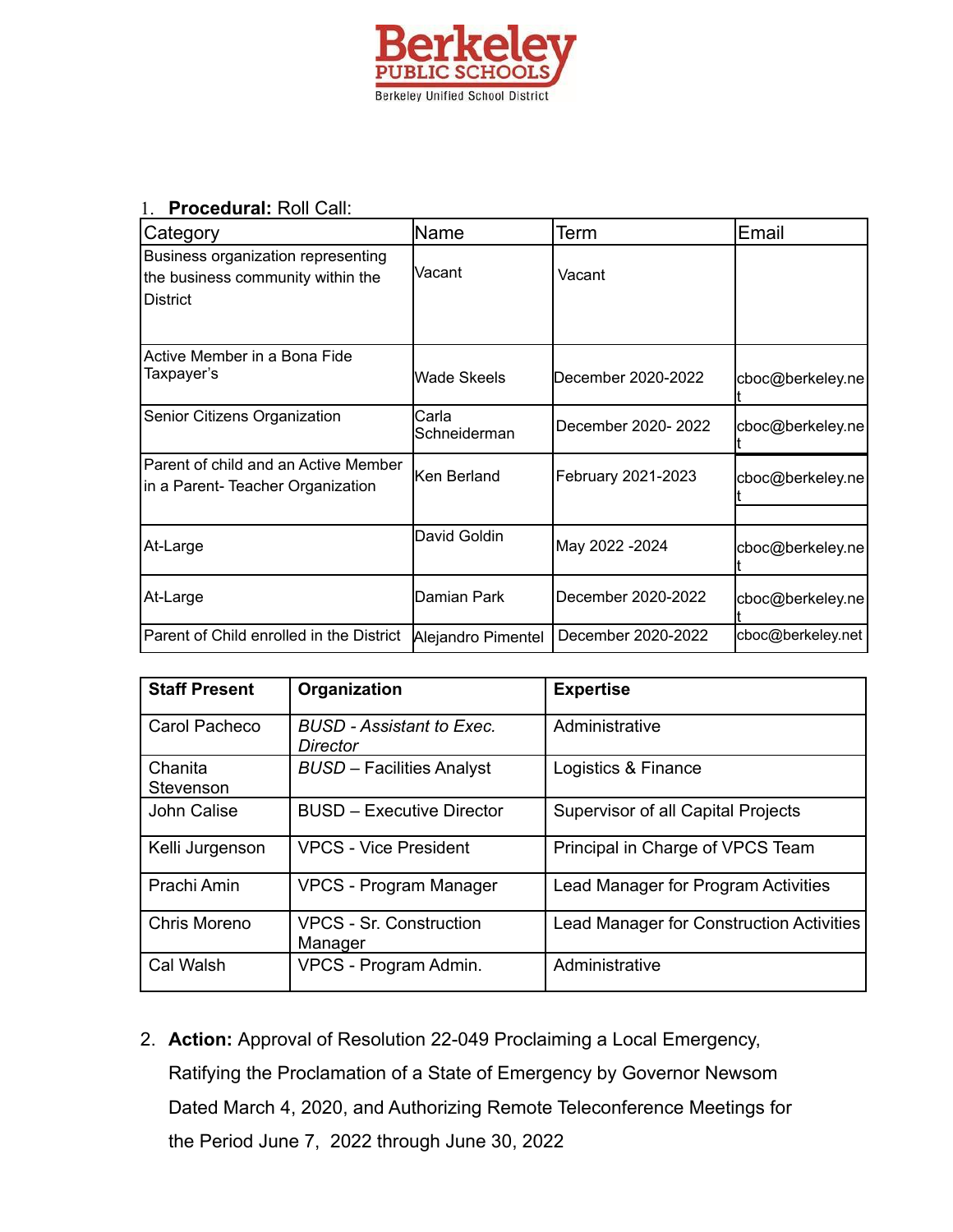

### 3. **Procedural:** Public Comments on Non-Agenda items

- At this time, members of the public may address the Committee regarding a matter of public interest not appearing on the agenda. No action may be taken on comments of off-agenda items unless specifically authorized by law.
- If the speaker wishes to address the committee on an item on the agenda, time will be provided before that item. Each speaker will be allowed up to a maximum of two minutes (or less at the discretion of the Chair).
- 4. **Action:** Approval of the Annual Report

## 5. **Discussion: Schedule Future Meeting Dates**

a. Is there anything the CBOC would like to discuss at future meetings?

### **6. Adjournment**

# **Enclosures:** *AB 361 Resolution 22-049 June 7, 2022 Annual Report June 7, 2022*